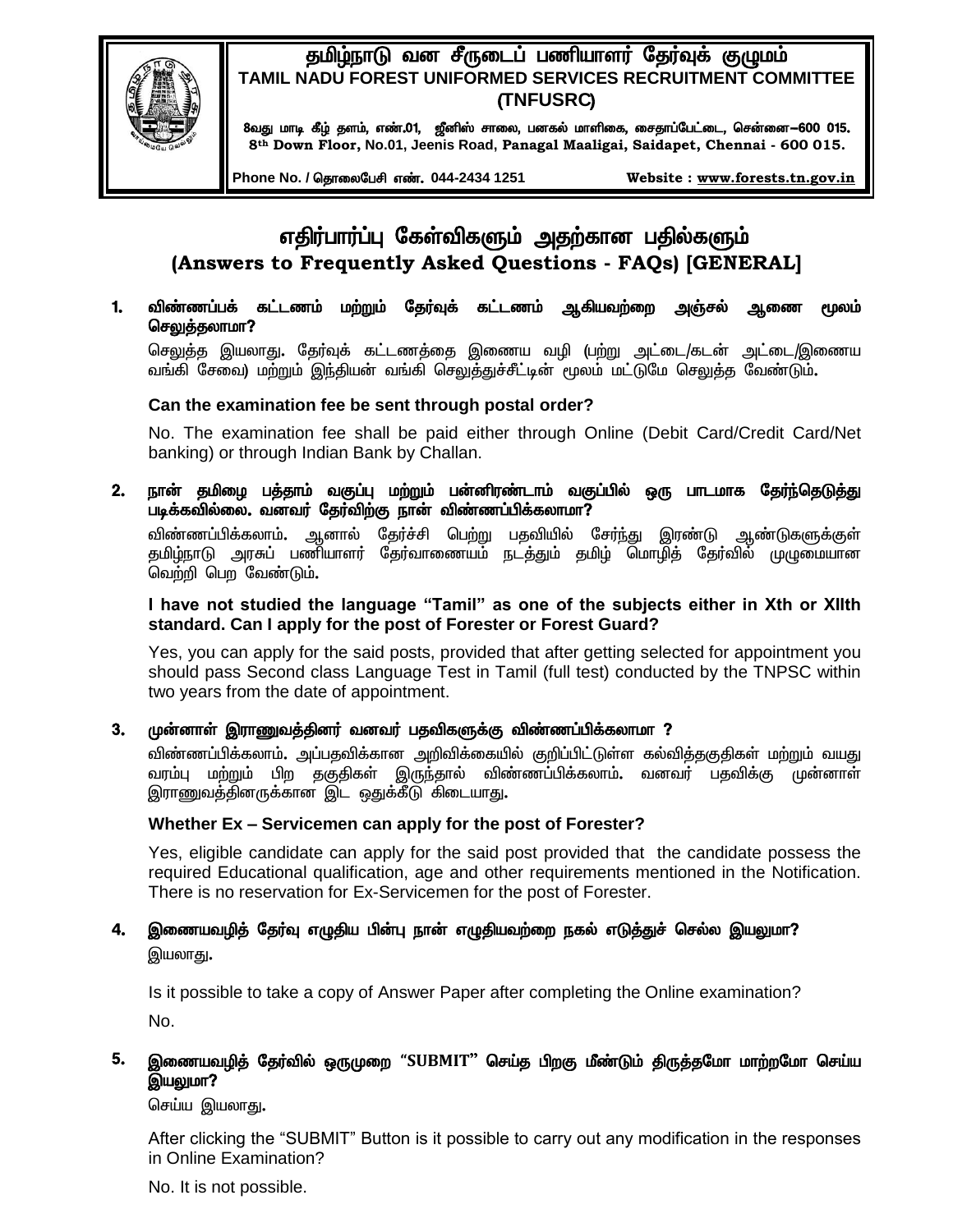#### தேர்வில் கணக்கீடு செய்வதற்கு தனியே தாள் வழங்கப்படுமா? 6.

வழங்கப்படும்.

# Whether rough sheet will be provided in the Examination Hall?

Yes.

#### 7. தேர்வில் கலந்துகொள்வதற்கு நுழைவுச் சீட்டு அனுப்புவீர்களா?

இணையவழித் தேர்வு என்பதால் நுழைவுச் சீட்டு தமிழ்நாடு வனத்துறையின் இணையதளத்தில் .<br>பகிவேற்றம் செய்யப்படும். விண்ணப்பகாரர்கள் கங்களகு நுறைவச் சீட்டினை பகிவிறக்கம் செய்துகொள்ளலாம்.

# Whether Admit Card will be sent to the candidates for Online Examination?

No. As it is an Online Examination admit card will be uploaded in the Tamil Nadu Forest Department's Website and candidates shall download the same.

#### 8. வனவர் பதவிக்கான இணையவழித் தேர்வில் எதிர்மறை மதிப்பெண் இருக்கிறதா? இல்லை.

Is there is any negative marking in the Online examination? **No** 

#### 9. நான் பத்தாம் வகுப்பு, மூன்றாண்டு பட்டயப்படிப்பு மற்றும் இரண்டாண்டு இளங்கலை அறிவியல் பட்டம் பெற்றுள்ளேன். நான் வனவர் பதவிக்கு விண்ணப்பிக்கலாமா?

விண்ணப்பிக்கலாம்**.** 

If a candidate had passed Xth Std, 3 years Diploma and 2 years Degree course. Can the candidate apply for the post of Forester?

Yes.

### 10. நான் மாவட்ட அளவிலான விளையாட்டுப் போட்டிகளில் பங்கேற்று சான்று வைத்துள்ளேன். வனவர், .<br>வனக்காப்பாளர் மற்றும் ஒட்டுநர் உரிமத்துடன் கூடிய வனக்காப்பாளர் பதவிகளுக்கு விளையாட்டு பிரிவின் கீழ் விண்ணப்பிக்கலாமா?

விபரங்களும் தமிழ்நாடு வனக்குறையின் இது குறித்த அனை<u>க்க</u>ு இணையதளத்தில் (www.forests.tn.gov.in) பதிவேற்றம் செய்யப்பட்டுள்ள **"தகவல் சிற்றேடு**" என்ற தலைப்பின் கீழ் பத்தி 6.5ல் குறிப்பிடப்பட்டுள்ளன.

## I have a Certificate in District Level Tournament. Can I apply for the post of Forester under Sports Quota?

All details have been furnished at Para.6.5 of "INFORMATION BROCHURE" uploaded in the Tamil Nadu Forest Department's Website (www.forests.tn.gov.in)

#### அறிவிக்கையில் உள்ள மூன்று பதவிகளுக்கும் விண்ணப்பிக்கலாமா?  $11.$

விண்ணப்பதாரர் மூன்று பதவிகளுக்கும் விண்ணப்பிக்கலாம்**.** ஆம். விண்ணப்பதாரர். விண்ணப்பிக்கும்போது வனவர் பதவிக்குத் தனியாகவும். வனக்காப்பாளர் மற்றும் ைட்டுநர் உரிமத்துடன் கூடிய வனக்காப்பாளர் பதவிகளுக்குத் தனித்தனியாகவோ அல்லது சேர்த்தோ விண்ணப்பிக்கலாம்.

## Can a candidate apply for all the three posts mentioned in the Advertisement No.1/2018?

Yes, a candidate can apply for all the three posts. Candidate has to apply for the post of Forester separately while the candidate can apply for the post of Forest Guard and Forest Guard with Driving Licence either separately or together.

# 12. வனவர் மற்றும் வனக்காப்பாளர் பதவிகளுக்கான வினாத்தாள்கள் எந்த மொழியில் இருக்கும்? வினாத்தாள்கள் ஆங்கிலம் மற்றும் தமிழ் ஆகிய இரு மொழிகளிலும் இருக்கும்.

# In which language the question paper would be?

The questions will be both in Tamil and English languages.